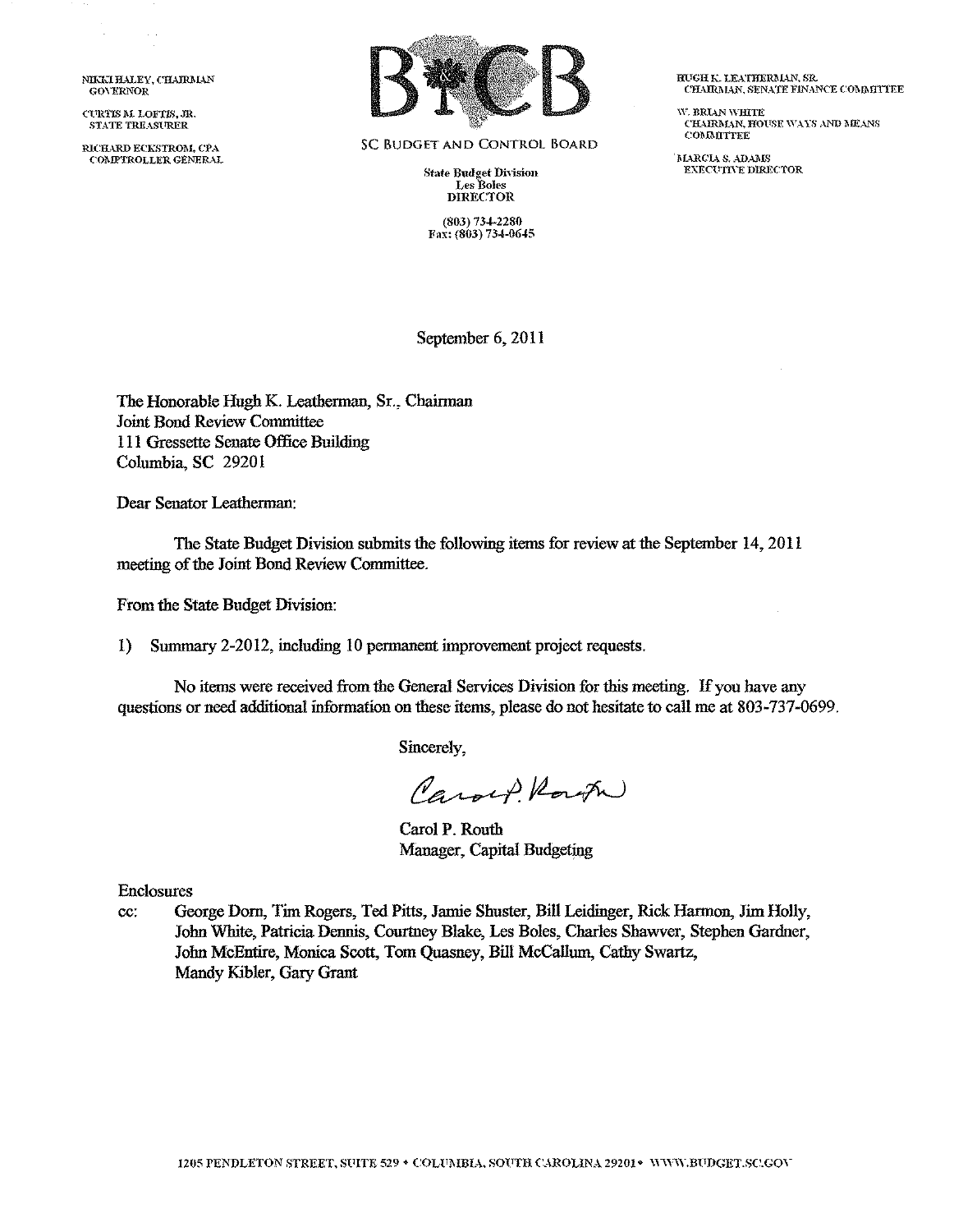| Item 1. | Agency                                                                                                                                                                                                                                                                                                                                                                                                                                                                                                                                                                                                                                                                                                                                                                                                                                                        | H12 Clemson University                                                                                                                                                                                                                                                                                                                                                                                                                                                                                                                                                                               | Project: 9895, Wastewater Treatment Plant Upgrade | CHE Approval Date:<br><b>Committee Review Date:</b><br>B&C Board Approval Date: | 08/23/11             |
|---------|---------------------------------------------------------------------------------------------------------------------------------------------------------------------------------------------------------------------------------------------------------------------------------------------------------------------------------------------------------------------------------------------------------------------------------------------------------------------------------------------------------------------------------------------------------------------------------------------------------------------------------------------------------------------------------------------------------------------------------------------------------------------------------------------------------------------------------------------------------------|------------------------------------------------------------------------------------------------------------------------------------------------------------------------------------------------------------------------------------------------------------------------------------------------------------------------------------------------------------------------------------------------------------------------------------------------------------------------------------------------------------------------------------------------------------------------------------------------------|---------------------------------------------------|---------------------------------------------------------------------------------|----------------------|
|         | Action<br>Proposed: Establish Project for A&E Design                                                                                                                                                                                                                                                                                                                                                                                                                                                                                                                                                                                                                                                                                                                                                                                                          |                                                                                                                                                                                                                                                                                                                                                                                                                                                                                                                                                                                                      |                                                   | <b>Budget After Action Proposed</b>                                             |                      |
|         | Total budget                                                                                                                                                                                                                                                                                                                                                                                                                                                                                                                                                                                                                                                                                                                                                                                                                                                  |                                                                                                                                                                                                                                                                                                                                                                                                                                                                                                                                                                                                      |                                                   | Source<br>Other, Institutional Capital                                          | Amount               |
|         | Purpose:                                                                                                                                                                                                                                                                                                                                                                                                                                                                                                                                                                                                                                                                                                                                                                                                                                                      | To begin design work to upgrade the wastewater treatment plant at Clemson. The work will include constructing<br>a new influent pump station and headwork, replacing the associated electrical system, upgrading the emergency<br>power, replacing the primary clarifier equipment, and upgrading the beginning control system automation. The<br>wastewater treatment facility serves the entire campus and is more than 45 years old. The improvements are<br>needed to meet regulatory requirements for water quality and to address deferred maintenance and reliability<br>issues at the plant. | Project Funds<br><b>Total Funds</b>               | 95,230.00<br>95,230.00                                                          |                      |
|         | Ref:                                                                                                                                                                                                                                                                                                                                                                                                                                                                                                                                                                                                                                                                                                                                                                                                                                                          | Supporting document pages 1-5                                                                                                                                                                                                                                                                                                                                                                                                                                                                                                                                                                        |                                                   |                                                                                 |                      |
| Item 2. |                                                                                                                                                                                                                                                                                                                                                                                                                                                                                                                                                                                                                                                                                                                                                                                                                                                               | Agency: H12 Clemson University                                                                                                                                                                                                                                                                                                                                                                                                                                                                                                                                                                       | Project: 9896, Littlejohn Coliseum Annex Addition | CHE Approval Date:<br><b>Committee Review Date:</b><br>B&C Board Approval Date: | 09/01/11             |
|         | Action<br>Proposed: Establish Project for A&E Design                                                                                                                                                                                                                                                                                                                                                                                                                                                                                                                                                                                                                                                                                                                                                                                                          |                                                                                                                                                                                                                                                                                                                                                                                                                                                                                                                                                                                                      |                                                   | <b>Budget After Action Proposed</b>                                             |                      |
|         | Total budget                                                                                                                                                                                                                                                                                                                                                                                                                                                                                                                                                                                                                                                                                                                                                                                                                                                  |                                                                                                                                                                                                                                                                                                                                                                                                                                                                                                                                                                                                      |                                                   | Source<br>Other, Private                                                        | Amount<br>274,320.00 |
|         | To begin design work to construct an approximately 65,000 square foot annex addition to Littlejohn Coliseum at<br>Purpose:<br>Clemson. The addition will include two practice gyms and offices for the men's and women's basketball<br>programs. Littlejohn Coliseum hosts commencements, events and activities for Clemson students and the<br>community, which hinders the ability of the basketball teams to hold regular practices. In addition, the coliseum's<br>existing gym has significant size limitations and the coaches' offices are located in another building, limiting their<br>interaction with players outside of practice. Locating offices and practice facilities adjacent to players' locker<br>rooms and the coliseum will allow for greater efficiencies in practice schedules and program oversight from the<br>basketball coaches. |                                                                                                                                                                                                                                                                                                                                                                                                                                                                                                                                                                                                      |                                                   | <b>Total Funds</b>                                                              | 274,320.00           |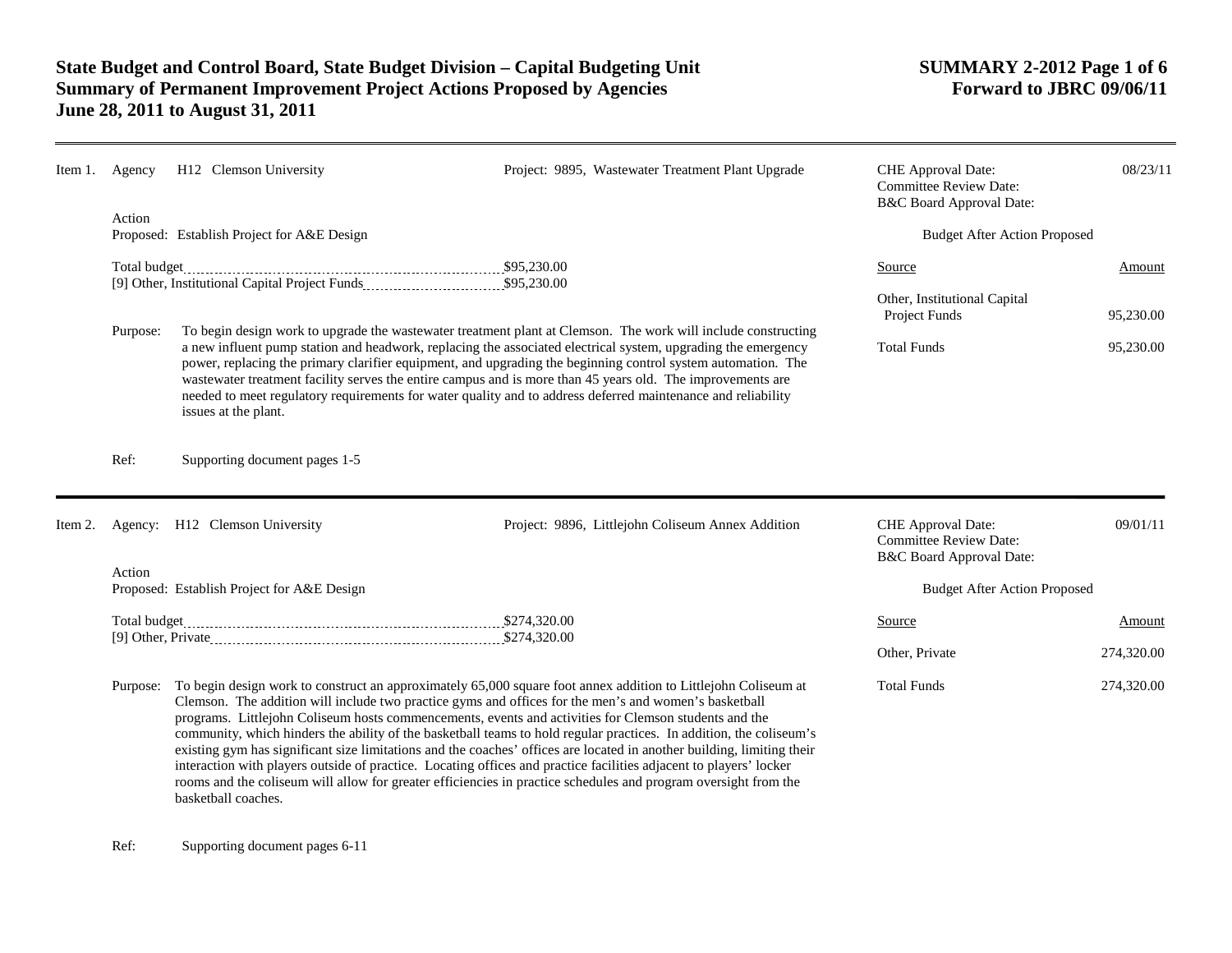| Item 3. |          | Agency: H15 College of Charleston                                                                                                                                                                                                                                                                                                                                                                                                                                                                                                                                                                                                                                                                                                                  | Project: 9648, Dixie Plantation Field Stations Construction                                                                                                                                                                                                                                                                                                                                                                                                                                | <b>CHE</b> Approval Date:<br><b>Committee Review Date:</b><br>B&C Board Approval Date: | 07/26/11  |
|---------|----------|----------------------------------------------------------------------------------------------------------------------------------------------------------------------------------------------------------------------------------------------------------------------------------------------------------------------------------------------------------------------------------------------------------------------------------------------------------------------------------------------------------------------------------------------------------------------------------------------------------------------------------------------------------------------------------------------------------------------------------------------------|--------------------------------------------------------------------------------------------------------------------------------------------------------------------------------------------------------------------------------------------------------------------------------------------------------------------------------------------------------------------------------------------------------------------------------------------------------------------------------------------|----------------------------------------------------------------------------------------|-----------|
|         | Action   | Proposed: Establish Project for A&E Design                                                                                                                                                                                                                                                                                                                                                                                                                                                                                                                                                                                                                                                                                                         |                                                                                                                                                                                                                                                                                                                                                                                                                                                                                            | <b>Budget After Action Proposed</b>                                                    |           |
|         |          |                                                                                                                                                                                                                                                                                                                                                                                                                                                                                                                                                                                                                                                                                                                                                    |                                                                                                                                                                                                                                                                                                                                                                                                                                                                                            | Source                                                                                 | Amount    |
|         |          |                                                                                                                                                                                                                                                                                                                                                                                                                                                                                                                                                                                                                                                                                                                                                    |                                                                                                                                                                                                                                                                                                                                                                                                                                                                                            | Other, College Fees                                                                    | 31,500.00 |
|         | Purpose: | To begin design work to construct two field stations at the Dixie Plantation for the College of Charleston. The work<br>will include constructing two 3,000 square foot field stations to accommodate 24 to 30 students and faculty each<br>from the undergraduate and graduate programs in environmental studies, biology and archaeology. Dixie Plantation,<br>which is located on the Stono River and leased long-term from the college's foundation, has no educational or<br>research facilities. The proposed field stations will provide space for students and faculty to better utilize the 881-<br>acre ecological laboratory to position the college for national distinction in environmental education and<br>sustainability studies. |                                                                                                                                                                                                                                                                                                                                                                                                                                                                                            | <b>Total Funds</b>                                                                     | 31,500.00 |
|         | Ref:     | Supporting document pages 12-17                                                                                                                                                                                                                                                                                                                                                                                                                                                                                                                                                                                                                                                                                                                    |                                                                                                                                                                                                                                                                                                                                                                                                                                                                                            |                                                                                        |           |
| Item 4. |          | Agency: H27 University of South Carolina                                                                                                                                                                                                                                                                                                                                                                                                                                                                                                                                                                                                                                                                                                           | Project: 6089, Williams-Brice Stadium Video Board Support<br>Construction                                                                                                                                                                                                                                                                                                                                                                                                                  | <b>CHE</b> Approval Date:<br><b>Committee Review Date:</b><br>B&C Board Approval Date: | 08/15/11  |
|         | Action   | Proposed: Establish Project for A&E Design                                                                                                                                                                                                                                                                                                                                                                                                                                                                                                                                                                                                                                                                                                         |                                                                                                                                                                                                                                                                                                                                                                                                                                                                                            | <b>Budget After Action Proposed</b>                                                    |           |
|         |          |                                                                                                                                                                                                                                                                                                                                                                                                                                                                                                                                                                                                                                                                                                                                                    |                                                                                                                                                                                                                                                                                                                                                                                                                                                                                            | Source                                                                                 | Amount    |
|         |          |                                                                                                                                                                                                                                                                                                                                                                                                                                                                                                                                                                                                                                                                                                                                                    |                                                                                                                                                                                                                                                                                                                                                                                                                                                                                            | Other, Private                                                                         | 37,500.00 |
|         | Purpose: |                                                                                                                                                                                                                                                                                                                                                                                                                                                                                                                                                                                                                                                                                                                                                    | To begin design work to install a new video board at Williams-Brice Stadium for USC. The work will include<br>constructing the structural support and electrical and data infrastructure to install a new video board above the north<br>end zone of the stadium. The video board will be larger than the existing board and will have high definition quality<br>to provide better visibility throughout the stadium. It will allow both live action and instant replays to be viewed and | <b>Total Funds</b>                                                                     | 37,500.00 |

Ref: Supporting document pages 18-23

will serve as the official scoreboard.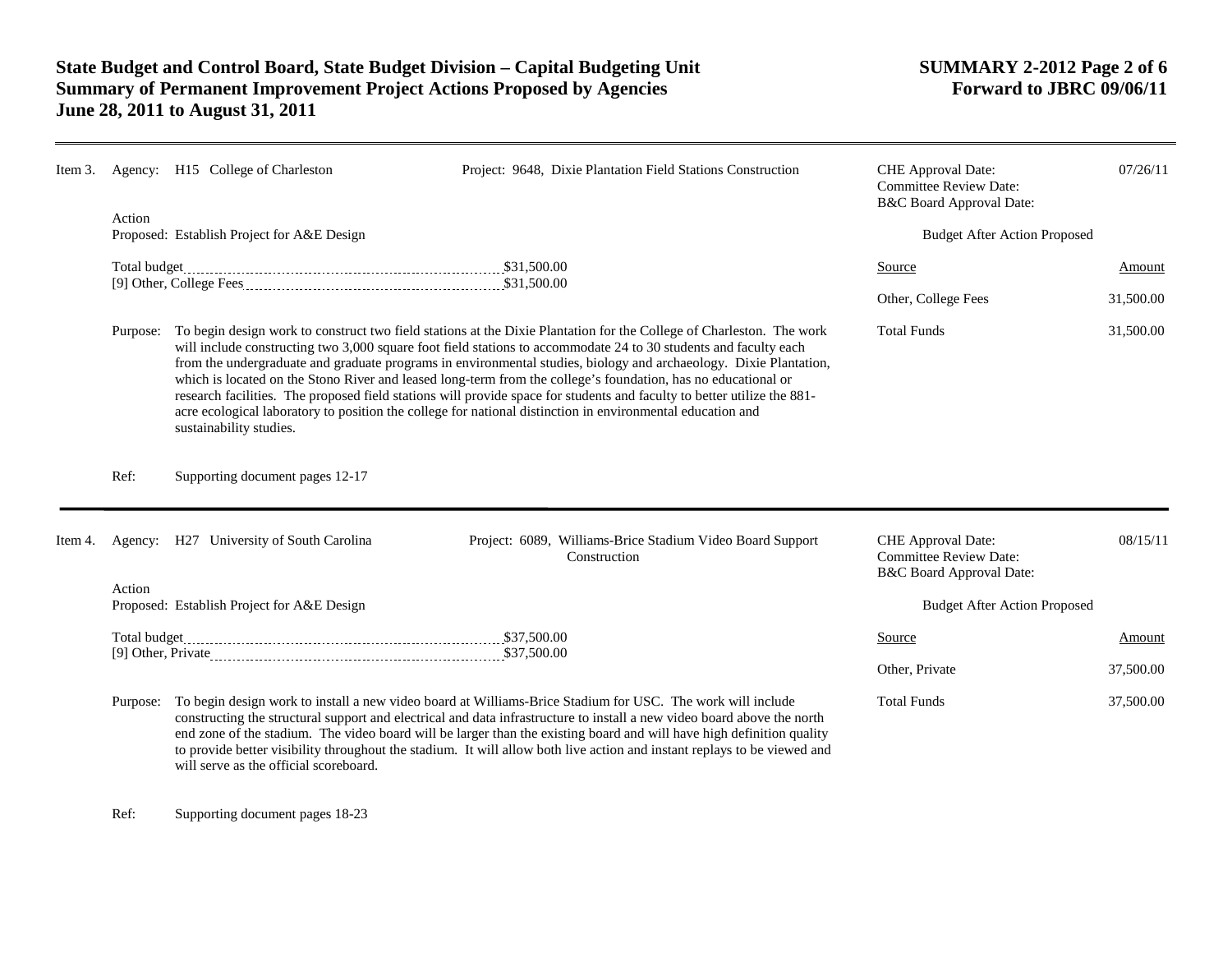reinforcing the concrete walls, which will ultimately weaken the structure if not addressed.

| Item 5. | Agency: | F03 Budget and Control Board               | Project: 9903, McEachern Parking Facility Waterproofing                                                                                                                                                                                                                                                                                                                                                                                                                      | <b>CHE</b> Approval Date:<br><b>Committee Review Date:</b><br><b>B&amp;C Board Approval Date:</b> | N/A       |
|---------|---------|--------------------------------------------|------------------------------------------------------------------------------------------------------------------------------------------------------------------------------------------------------------------------------------------------------------------------------------------------------------------------------------------------------------------------------------------------------------------------------------------------------------------------------|---------------------------------------------------------------------------------------------------|-----------|
|         | Action  | Proposed: Establish Project for A&E Design |                                                                                                                                                                                                                                                                                                                                                                                                                                                                              | <b>Budget After Action Proposed</b>                                                               |           |
|         |         |                                            |                                                                                                                                                                                                                                                                                                                                                                                                                                                                              |                                                                                                   |           |
|         |         |                                            | \$17,508.00                                                                                                                                                                                                                                                                                                                                                                                                                                                                  | Source                                                                                            | Amount    |
|         |         |                                            | \$17,508.00                                                                                                                                                                                                                                                                                                                                                                                                                                                                  |                                                                                                   |           |
|         |         |                                            |                                                                                                                                                                                                                                                                                                                                                                                                                                                                              | Other, Depreciation Reserve                                                                       | 17,508.00 |
|         |         |                                            | Purpose: To begin design work to waterproof the McEachern Parking Facility. The work will include repairing cracks and<br>leaks at the underground connections to the buildings of the Capitol Complex, applying waterproof sealants,<br>installing corrosion inhibitors, constructing covers over stairwells, and installing underdrain drainage. The facility<br>was constructed in phases between 1970 and 1975 and leaks. The leaks contribute to the corrosion of steel | <b>Total Funds</b>                                                                                | 17,508.00 |

Ref: Supporting document pages 24-28

| Item 6. | Agency:  | H <sub>12</sub> Clemson University                                                                                                                                                                                                                                                                                                                                                                                                                                                                                                                                               | Project: 9891, Freeman Hall Expansion                                                                             | <b>CHE</b> Approval Date:<br><b>Committee Review Date:</b><br>B&C Board Approval Date: | 09/01/11                  |
|---------|----------|----------------------------------------------------------------------------------------------------------------------------------------------------------------------------------------------------------------------------------------------------------------------------------------------------------------------------------------------------------------------------------------------------------------------------------------------------------------------------------------------------------------------------------------------------------------------------------|-------------------------------------------------------------------------------------------------------------------|----------------------------------------------------------------------------------------|---------------------------|
|         | Action   | Proposed: Establish Construction Budget for \$6,500,000.00                                                                                                                                                                                                                                                                                                                                                                                                                                                                                                                       |                                                                                                                   | <b>Budget After Action Proposed</b>                                                    |                           |
|         | (Add     | \$6,402,500.00<br>Other, Operating Revenue)<br>[9]                                                                                                                                                                                                                                                                                                                                                                                                                                                                                                                               |                                                                                                                   | Source                                                                                 | Amount                    |
|         | Purpose: | To construct an addition to Freeman Hall at Clemson. The project was established in October 2010 for pre-design<br>work which is now complete. The 23,695 square foot addition will add office and classroom space to Freeman                                                                                                                                                                                                                                                                                                                                                    |                                                                                                                   | Other, Operating Revenue<br>Other, Institutional Capital<br>Project Fund               | 6,402,500.00<br>97,500.00 |
|         |          | Hall, which houses the Industrial Engineering Department. Additional space is needed due to growth in the<br>department at the undergraduate and graduate levels, the addition of a Master of Engineering in Industrial<br>Engineering program, and significant enrollment increases in the College. The expansion will be constructed to<br>LEED Silver certification and include sustainable sites, water efficiency, energy and atmosphere, and indoor<br>years. The agency reports the total projected cost of this project is \$6.5 million and additional annual operating | environmental quality measures. The LEED cost benefit analysis shows a positive cost benefit of \$550,829 over 30 | <b>Total Funds</b>                                                                     | 6,500,000.00              |

costs ranging from \$92,500 to \$96,100 will result in the three years following project completion. The agency also reports the projected date for execution of the construction contract is June 2012 and for completion of construction is June 2013.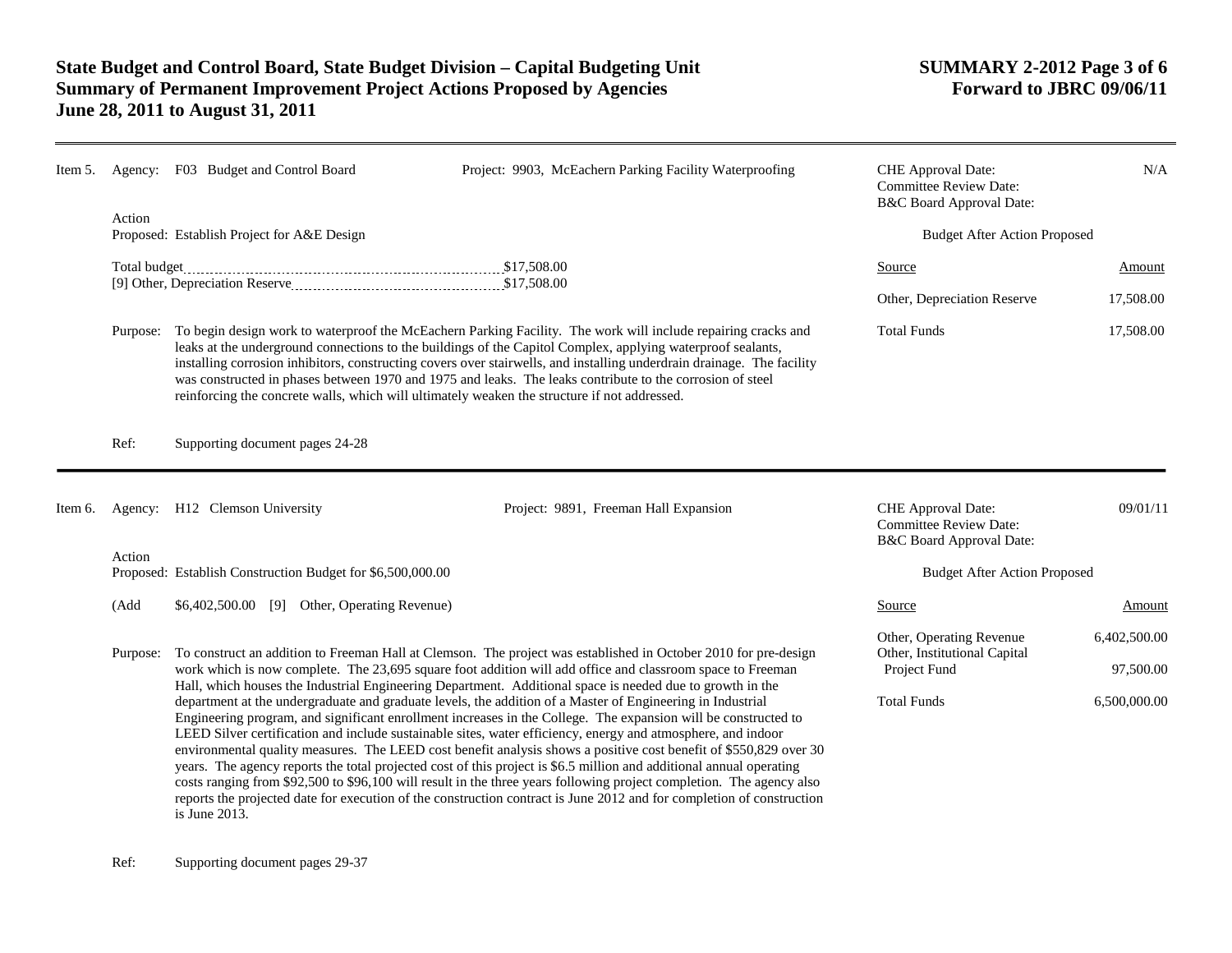| Item 7. | Agency:  | H <sub>18</sub> Francis Marion University                  | Project: 9562, Office Services Building Replacement                                                                                                                                                                                                                                                                                                                                                                                                                                                                                                                                                                                                                                                                                                                                                                            | <b>CHE</b> Approval Date:<br><b>Committee Review Date:</b><br>B&C Board Approval Date: | 08/10/11   |
|---------|----------|------------------------------------------------------------|--------------------------------------------------------------------------------------------------------------------------------------------------------------------------------------------------------------------------------------------------------------------------------------------------------------------------------------------------------------------------------------------------------------------------------------------------------------------------------------------------------------------------------------------------------------------------------------------------------------------------------------------------------------------------------------------------------------------------------------------------------------------------------------------------------------------------------|----------------------------------------------------------------------------------------|------------|
|         | Action   | Proposed: Establish Construction Budget for \$710,000.00   |                                                                                                                                                                                                                                                                                                                                                                                                                                                                                                                                                                                                                                                                                                                                                                                                                                | <b>Budget After Action Proposed</b>                                                    |            |
|         | (Add     | Other, Capital/Maintenance Reserve)<br>\$700,100.00<br>[9] |                                                                                                                                                                                                                                                                                                                                                                                                                                                                                                                                                                                                                                                                                                                                                                                                                                | Source                                                                                 | Amount     |
|         | Purpose: |                                                            | To construct an approximately 3,600 square foot building to house mail and printing services at Francis Marion.                                                                                                                                                                                                                                                                                                                                                                                                                                                                                                                                                                                                                                                                                                                | Other, Capital/Maintenance<br>Reserve                                                  | 710,000.00 |
|         |          |                                                            | The project was established in December 2010 for pre-design work which is now complete. The new facility will<br>include a mail room, a print operations area, staff offices, restrooms, a storage area and a loading dock. The<br>existing facility is dilapidated and hazardous to employees due to the deteriorated exterior, the lack of proper<br>mechanical ventilation for printing fumes, and inadequate safety clearances around equipment from lack of space.<br>The existing facility cannot be renovated due to the excessive cost to bring the electrical and mechanical systems<br>up to current building codes. Energy savings and conservation measures will include the installation of energy<br>efficient mechanical equipment, lighting and plumbing fixtures and the day-lighting advantages from an open | <b>Total Funds</b>                                                                     | 710,000.00 |
|         |          |                                                            | floor plan and numerous windows. The agency reports the total projected cost of this project is \$710,000 and no<br>additional annual operating costs will result from the project. The agency also reports the projected date for<br>execution of the construction contract is July 2012 and for completion of construction is August 2013.                                                                                                                                                                                                                                                                                                                                                                                                                                                                                   |                                                                                        |            |

Ref: Supporting document pages 38-43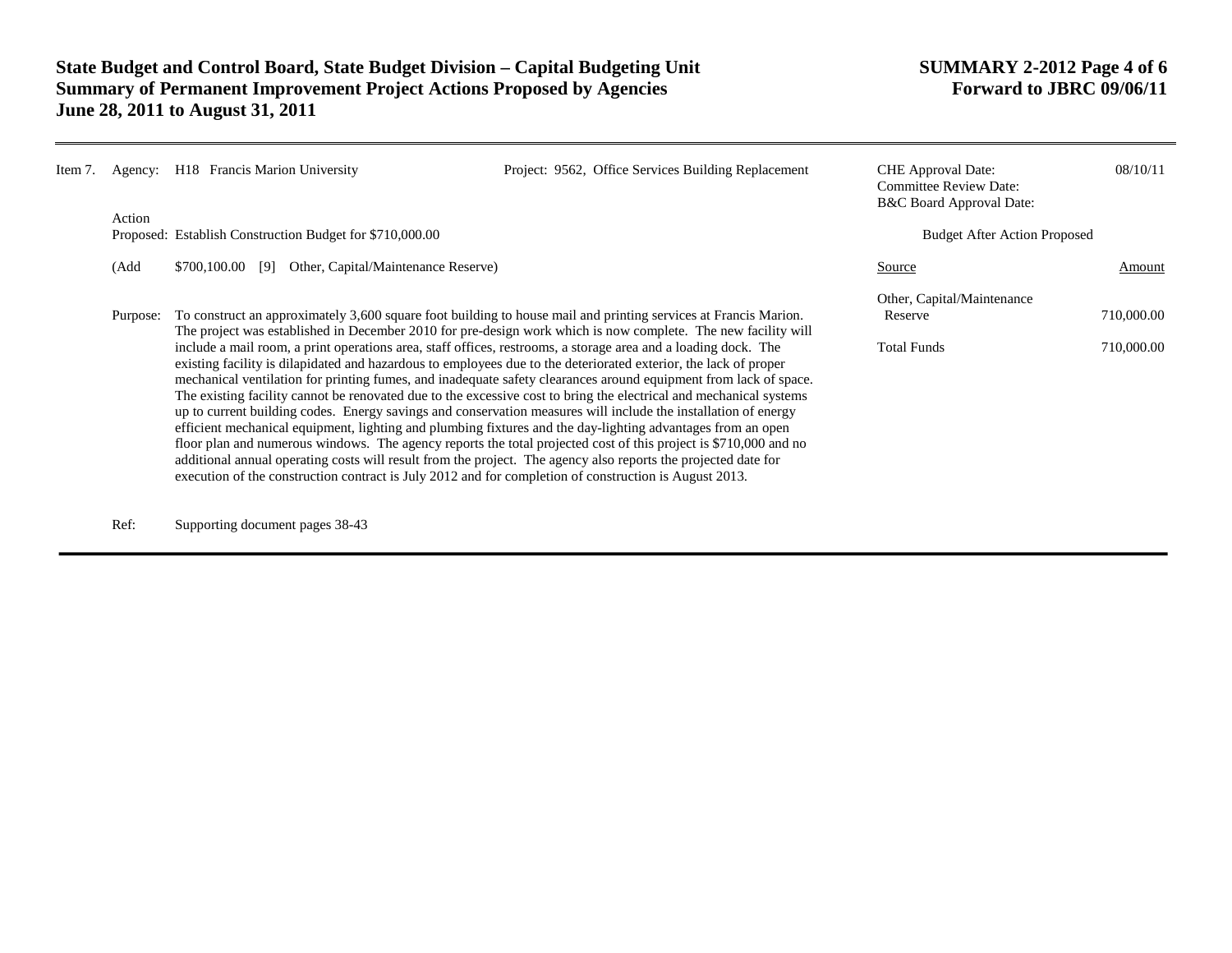| Item 8. | Agency:      |                                                                                                                                                                                                                                                                                                                                                                                                                                                                                                                                                                                                                                                                                                                                                                                                                                                                                                                                                                                                                                                                                                                                                                                                                                                                                                                                                                                                                                                     | H59 State Board for Technical and<br>Comprehensive Education | Project: 6027, Spartanburg - Downtown Campus<br>Renovation | <b>CHE</b> Approval Date:<br><b>Committee Review Date:</b><br>B&C Board Approval Date: | 09/01/11                                     |
|---------|--------------|-----------------------------------------------------------------------------------------------------------------------------------------------------------------------------------------------------------------------------------------------------------------------------------------------------------------------------------------------------------------------------------------------------------------------------------------------------------------------------------------------------------------------------------------------------------------------------------------------------------------------------------------------------------------------------------------------------------------------------------------------------------------------------------------------------------------------------------------------------------------------------------------------------------------------------------------------------------------------------------------------------------------------------------------------------------------------------------------------------------------------------------------------------------------------------------------------------------------------------------------------------------------------------------------------------------------------------------------------------------------------------------------------------------------------------------------------------|--------------------------------------------------------------|------------------------------------------------------------|----------------------------------------------------------------------------------------|----------------------------------------------|
|         | Action       |                                                                                                                                                                                                                                                                                                                                                                                                                                                                                                                                                                                                                                                                                                                                                                                                                                                                                                                                                                                                                                                                                                                                                                                                                                                                                                                                                                                                                                                     | Proposed: Establish Construction Budget for \$10,490,601     |                                                            | <b>Budget After Action Proposed</b>                                                    |                                              |
|         | (Add<br>(Add | \$5,313,101.00 [9]<br>$$3,550,000.00$ [9]                                                                                                                                                                                                                                                                                                                                                                                                                                                                                                                                                                                                                                                                                                                                                                                                                                                                                                                                                                                                                                                                                                                                                                                                                                                                                                                                                                                                           | Other, College Plant)<br>Other, Spartanburg County)          |                                                            | Source                                                                                 | Amount                                       |
|         | (Add         | $$1,500,000.00$ [9]                                                                                                                                                                                                                                                                                                                                                                                                                                                                                                                                                                                                                                                                                                                                                                                                                                                                                                                                                                                                                                                                                                                                                                                                                                                                                                                                                                                                                                 | Other, City of Spartanburg)                                  |                                                            | Other, College Plant<br>Other, Spartanburg County<br>Other, City of Spartanburg        | 5,440,601.00<br>3,550,000.00<br>1,500,000.00 |
|         | Purpose:     | To renovate the recently acquired Evans Building for Spartanburg Community College. The project was<br>established in December 2010 for pre-design work which is now complete. The renovation will include<br>reconfiguring spaces to create classrooms, science labs and offices, adding restrooms, installing fire protection,<br>renovating the mechanical and electrical systems, and installing new finishes. The project is a City, County,<br>College and citizen effort to provide educational and job skill development programs convenient to city residents<br>and to assist in the City's redevelopment efforts by providing a modern educational facility in a historically<br>significant 89 year-old building, last renovated in 1980. The renovation will be constructed to LEED Silver<br>certification and include sustainable sites, water efficiency, energy and atmosphere, materials and resources, and<br>indoor environmental quality measures. The LEED cost benefit analysis shows a positive cost benefit of \$231,458<br>over 30 years. The agency reports the total projected cost of this project is \$10,490,601 and additional annual<br>operating costs ranging from \$340,000 to \$375,000 will result in the three years following project completion.<br>The agency also reports the projected date for execution of the construction contract is May 2012 and for<br>completion of construction is March 2013. |                                                              | <b>Total Funds</b>                                         | 10,490,601.00                                                                          |                                              |

Ref: Supporting document pages 44-54